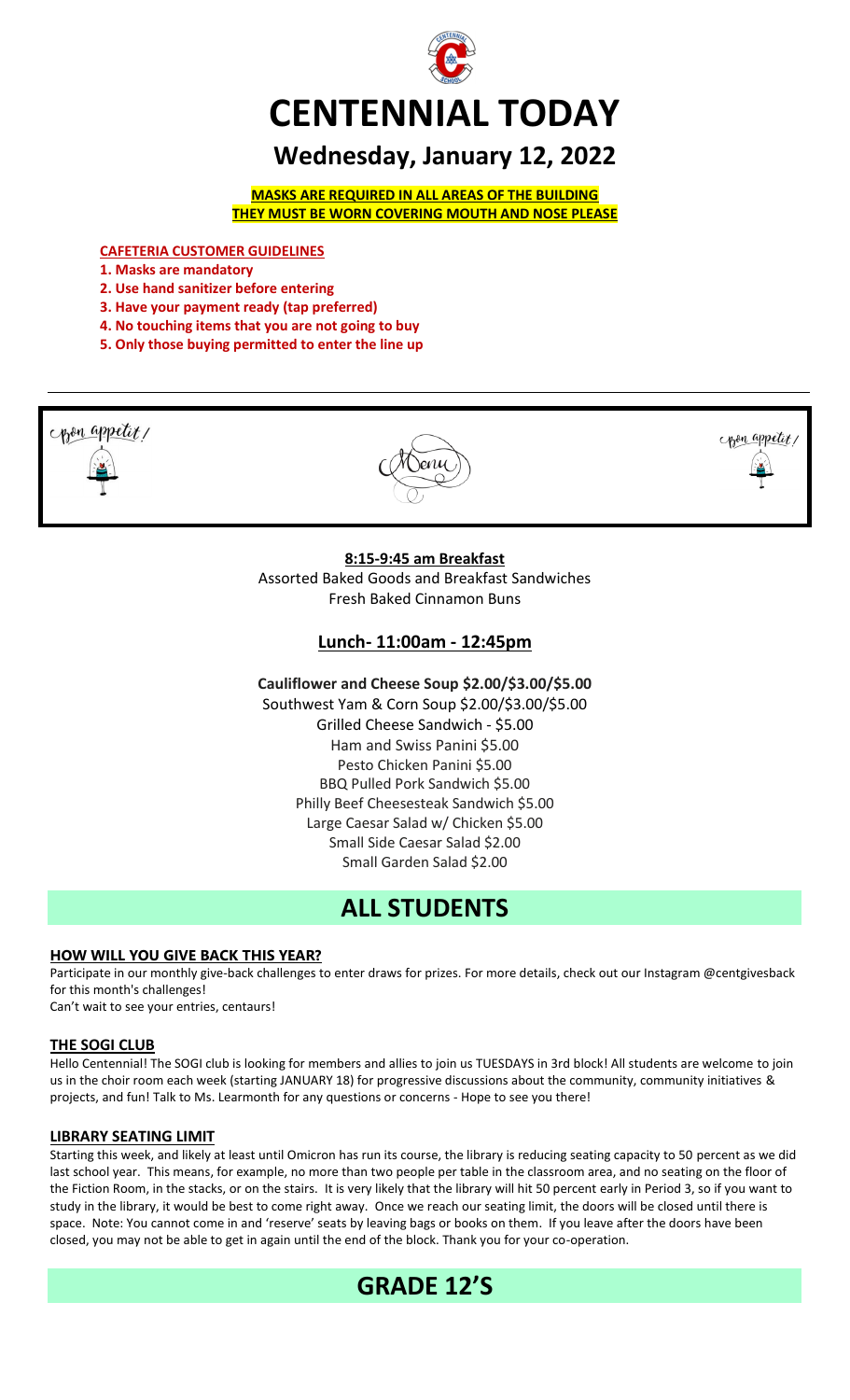

# **THE CAREER CENTRE IS ON INSTAGRAM – follow us @cent43careercentre**

**SFU STEM WORKSHOPS for high school students - Jan/Feb**

#### **STEM Speaker Series - Computer Science\*NEW\***

Date: Jan 22, 2022 (Saturday) Time: 1:00-2:00 pm Delivery: Online via Zoom Grade: 9-12 Cost: **Free** Sign-up link: <http://websurvey.sfu.ca/survey/416725881>



**SIMON FRASER UNIVERSITY** 

#### **Python for Data Science - Spring 2022\*NEW\***

Date: Feb 26, Mar 5, 12, & 19, 2022 (every Saturday) Time: 1:00-2:30 pm Delivery: Online via Zoom Grade: 9-12 Cost: **Free** Sign-up link: <http://websurvey.sfu.ca/survey/416822222>

#### **UBC DEADLINE EXTENSION\*NEW\***

Planning to [apply to UBC](https://ssc.adm.ubc.ca/sscportal/apply.xhtml) this week[? INFO](https://you.ubc.ca/applying-ubc/blog/dates-and-deadlines/application-deadline-extension/#:~:text=Planning%20to%20apply%20to%20UBC,Time%20to%20submit%20your%20application) Because this year's application deadline falls on a Saturday (January 15), UBC has extended the date to make sure we're available to answer all your last-minute questions. Deadline extended to **Monday, January 17 at 11:59 p.m. PST.**

#### **MYBLUEPRINT/SCOTIABANK SCHOLARSHIP WEBINAR**

**January 17th @ 1pm via zoom.** Get info on the Scotiabank scholarships as well as a SCHOLARSHIP SEARCH webinar hosted by Janet MacDonald from MycampusGPS. Registe[r http://education.myblueprint.ca/find-scholarships2022/](http://education.myblueprint.ca/find-scholarships2022/)

## **SOROPTOMIST TRICITIES LOCAL AWARDS FOR YOUNG WOMEN – DUE JANUARY 15th, 2021**

# **Bea Kelly Teen Volunteer Award**

Eligible applicants are **young women** who:

- are currently in grade 12
- are planning to attend an accredited post-secondary institution after graduation
- have had significant and noteworthy accomplishments as volunteers

• live or attend school in the Tri-Cities area: Coquitlam, Port Coquitlam, Port Moody, Anmore or Belcarra

Fillable application here:<https://soroptimisttricities.org/wp-content/uploads/2021/09/bk-award-application-writeable-2021.pdf>

#### **Ruby Award**

- Through professional or personal efforts, are making extraordinary difference in the lives of women or girls
- Worked to improve the lives of women or girls
- Work has had a significant impact, and also inspires and encourages other women
- **Application Form:** [https://soroptimisttricities.org/wp-content/uploads/2021/11/rubyawardnominationform-writeable-](https://soroptimisttricities.org/wp-content/uploads/2021/11/rubyawardnominationform-writeable-2021-2022.pdf)[2021-2022.pdf](https://soroptimisttricities.org/wp-content/uploads/2021/11/rubyawardnominationform-writeable-2021-2022.pdf)

## **SPEAT ENTRANCE SCHOLARSHIP Due Jan 15/22**

\$1,000 award for current grade 12 student entering engineering or technology. Involvement in the Indo-Canadian Community and Financial need considered, winner to provide volunteer hours. Visit[: https://speatbc.org/scholarship/](https://speatbc.org/scholarship/)

#### **STEAM HORIZON AWARDS – Due Jan 15**

A prestigious award of 25K for a high school student entering a STEAM program with 80% average. Additional achievements required. Visit[: https://steamhorizonawards.ca/](https://steamhorizonawards.ca/)

#### **SIKH HERITAGE BC – NEW SCHOLARSHIPS FOR 2022**

\* New for 2022 <https://www.sikhheritagemonthbc.ca/scholarships>

Sikh Heritage BC has established **five \$1,000** scholarships **(ARTS, LEADERSHIP, COMMUNITY SERVICE, ATHLETICS, ACADEMIC ACHEIVEMENT)** to provide funding for post-secondary to students residing in British Columbia at the time of the application. This scholarship is available to anyone that is attending a Post-Secondary Institute in September 2022 **regardless of their ethnicity, religion, or status**. **Preference, however, will be given to those that will be completing high school in June 2022.** Application PDF: [https://static1.squarespace.com/static/5bea36a15b409bb66b248749/t/61a002fbc0ee18237429c5fb/16378764784](https://static1.squarespace.com/static/5bea36a15b409bb66b248749/t/61a002fbc0ee18237429c5fb/1637876478463/Scholarship+Application.pdf) [63/Scholarship+Application.pdf](https://static1.squarespace.com/static/5bea36a15b409bb66b248749/t/61a002fbc0ee18237429c5fb/1637876478463/Scholarship+Application.pdf)

## **STEM SPEAKER SERIES - SFU**

**January 22, 2022 | Grade 9-12**

The STEM Speaker Series provides secondary school students with the opportunity to meet and interact with university students, faculty members, and/or working professionals in STEM fields.

For our January talk, SFU's Dr. Igor Shinkar will introduce the field of computer science, focusing on a topic known as **computational complexity**.

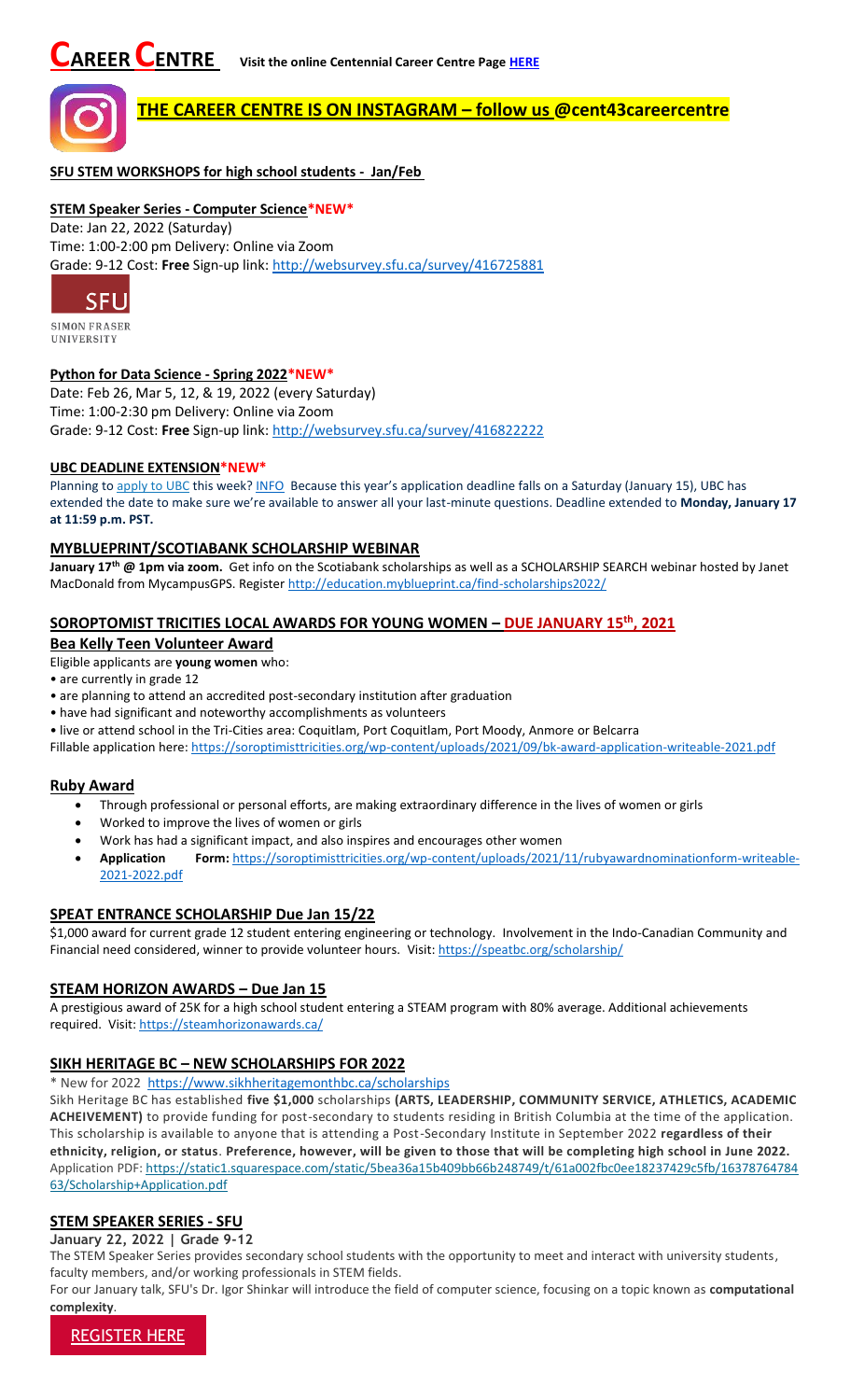#### **Post-Secondary BC INFO - 1st Year University Admission for current HS students applying for September UBC:** Admission deadline for all programs is January 15th, 2022. +

**Literacy Assessment:** BC high school students graduating in June 2022 who receive a UBC offer of admission will be required to demonstrate a "Proficient" level of performance on the Grade 12 Literacy Assessment to maintain their offer of admission. This requirement must be completed by June 30, and final results are due by the end of July. Applicants who do not achieve a "Proficient" on the assessment will have their offer of admission reviewed on a case-by-case basis.

**SFU:** High school applicants can apply from October 1, 2021 - January 31, 2022. All high school courses to be used in the admission evaluation process (whether completed online or in-person) must be completed by June 30, 2022.

**UVIC:** Application deadline for all programs [except Nursing] is now **January 31, 2022**

**UNBC:** Early Entrance Awards Application deadline is January 15, 2022. Direct-entry program application deadlines range from February 1, 2022, to March 31, 2022.

**CAPILANO**: Refer to [www.capilanou.ca/programs](http://www.capilanou.ca/programs) for information on program deadlines

**QUEST:** Recommended application deadline is **February 15, 2022**. Quest will continue to process applications on a rolling basis after this date until the class is full.

**Emily Carr University of Art + Design**: Admission deadline is **January 15** to all programs. Given the circumstances of COVID-19, we will do everything we can to ensure applicants are evaluated fairly and flexibly. *In regard to Quarter System, please ensure applicants send their grade 11 transcripts which we will use to evaluate academic eligibility.*

# **CVC STUDENT VOLUNTEER SURVEY RESULTS**



 $\overline{\phantom{a}}$  Thanks to all who participated in the survey. The results are posted on the job board and  $\overline{\text{here}}$ 

## **PAID EMPLOYMENT- SNOW SHOVELLING**

Local elderly couple seeks snow shoveling. Sidewalk and driveway (LOCATED @Blue Mountain on Como Lake Avenue) Approximately \$30 per visit. Call Mark at (604) 617-6983.

## **JANUARY ADMISSION AND SCHOLARSHIP DEADLINES**

Please be sure to check scholarship and application deadlines ASAP. January is a very busy Month.

Updates: CMOLIK deadline extended (17<sup>th</sup>). SFU Uggla Scholarship is open.

Deadlines: Beedie Luminaries (13<sup>th</sup>), Soroptimist (15<sup>th</sup>), BC Excellence & Schulich Leader (19<sup>th</sup>). Visit the Career Centre [HERE](https://www.sd43.bc.ca/school/centennial/ProgramsServices/CareerCentre/financeawards/Pages/default.aspx#/=) Admission Deadlines: U of T January 13<sup>th</sup> for most programs, UBC January 15<sup>th</sup>, SFU January 31<sup>st</sup>, UVIC January 31<sup>st</sup>, ECUAD January  $15<sup>th</sup>$ .

#### **CMOLIK FOUNDATION SCHOLARSHIPS** DEADLINE FOR NOMINATION EXTENDED

Awards of up to \$40,000. (Centennial students have won in 2019 and 2020) One nominee per school. Please review the full criteria <https://www.thecmolikfoundation.com/scholarships/> then: 1. Speak to your counsellor or Mrs. HW. 2. Submit copy of application with parts A & outline answer for part B (200 words per question only) by January 17<sup>TH</sup> BY 3:15 PM to Mrs. HW or your counsellor. Deadline Jan. 17/22

# **VOLUNTEER WITH CAMP GOODTIMES – APPLICATIONS OPEN NOW – CLOSING MARCH 31ST**

**<http://campgoodtimes.org/by/get-involved/volunteer/>**

- Volunteers must be at least 19 years of age.
- Volunteers must provide evidence of up-to-date immunizations. Information regarding immunizations are at the bottom of this page.
- Volunteers must provide evidence of a full series of the COVID-19 vaccine.
- Volunteers must be available for the annual Volunteer Training Weekend at camp which runs June 11 12, 2022
- Police background check with vulnerable sector verification is required.
- Standard First Aid/CPR certification is required.

# **LIONEL HIGH SCHOOL CHEMISTRY SCHOLARSHIP (2 or 4 year programs)**

Up to \$4,000 per year for students with financial need planning to enroll in a BSc program in **chemistry, biochemistry or chemical engineering** at a Canadian university, a pre-university 2-year program, or diploma program at a college. Apply by March 1. [https://www.cheminst.ca/wp-content/uploads/2019/04/Student-Awards-CIC-Lionel-High-School-Chemistry-Scholarship-Terms-of-](https://www.cheminst.ca/wp-content/uploads/2019/04/Student-Awards-CIC-Lionel-High-School-Chemistry-Scholarship-Terms-of-Reference-01252021.pdf#_blank)[Reference-01252021.pdf](https://www.cheminst.ca/wp-content/uploads/2019/04/Student-Awards-CIC-Lionel-High-School-Chemistry-Scholarship-Terms-of-Reference-01252021.pdf#_blank)

## **DOUGLAS COLLEGE INFO SESSIONS – JANUARY – VIRTUAL**

TUE JAN 25, 2022 @ 5:00 PM THU JAN 27, 2022 @ 5:00 PM REGISTER [HTTPS://WWW.DOUGLASCOLLEGE.CA/FUTURE-STUDENTS/EXPLORE-DOUGLAS/INFORMATION-SESSIONS](https://www.douglascollege.ca/future-students/explore-douglas/information-sessions)

**BEEDIE LUMINARIES' SCHOLARSHIP PROGRAM | Bright minds** [Register with Scholarship Partners Canada to access](https://beedieluminaries.ca/)  [application for 2021 \(110 awards\)](https://beedieluminaries.ca/)

The Beedie Luminaries Scholarship

Is for students with potential who are **facing financial adversity.** (75% avg) Ineligible for BC Tuition waiver program.

**Students who are smart but constrained by circumstance. Students who are resilient and gritty. Students who are ready to make a positive change in their lives.**

**110** scholarships for the following: • \$40,000 CAD per year for a bachelor's degree program, or a college university transfer program, tenable for up to four years of funding; OR • \$15,000 CAD per year for a college certificate /diploma or a trades program, tenable for up to two years of funding.

Criteria and online application <https://portal.scholarshippartners.ca/welcome/BeedieLuminaries/> **DEADLINE: JANUARY 13, 2022, AT 9AM PT**